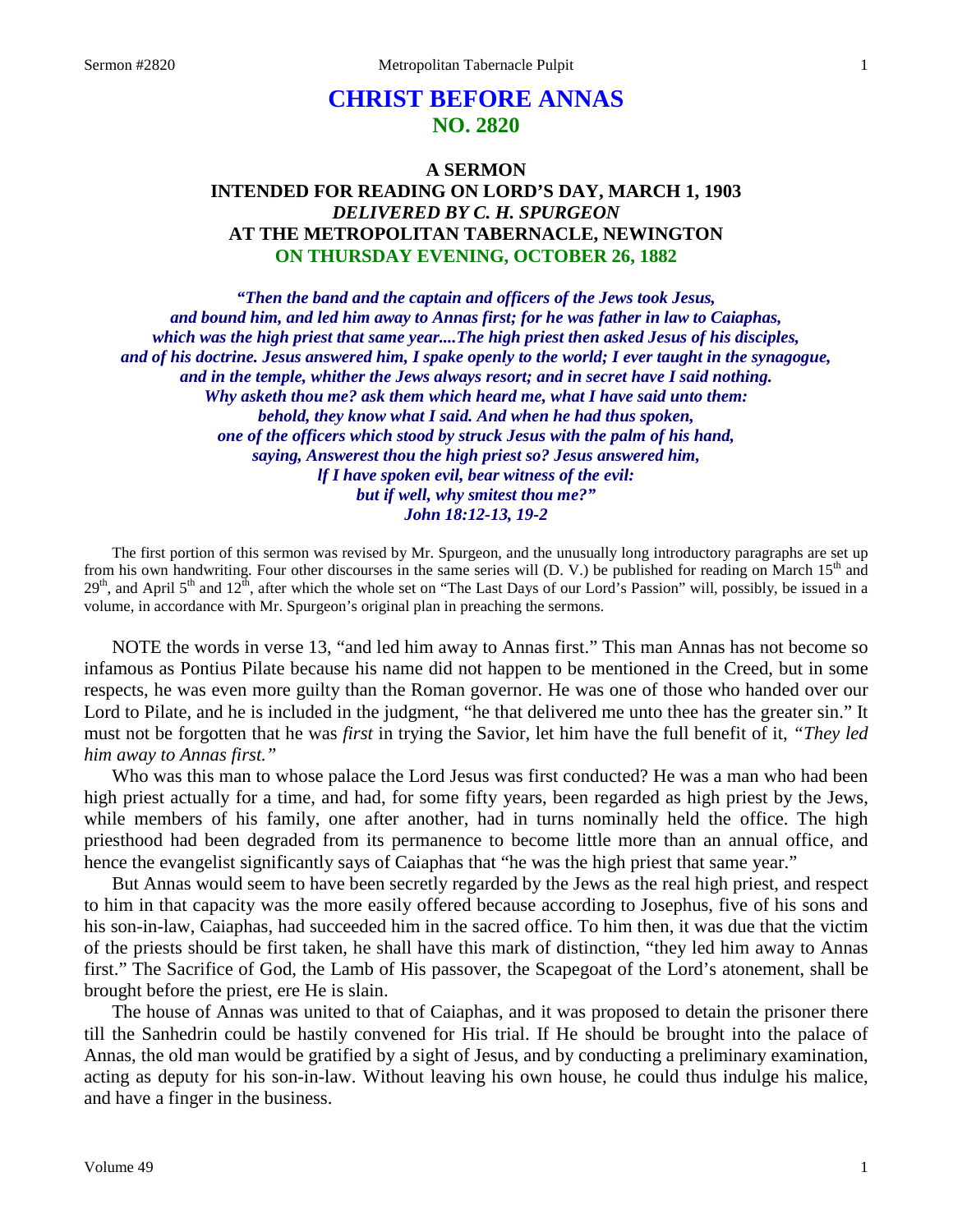Priestly hate is always deep and unrelenting. Today, none are such enemies of Christ's holy Gospel as those who delight in priestcraft, and it is not without prophetic meaning that our Lord must be led as a prisoner, first to a priest's house, "they led him away to Annas first." Not in the soldiers' barracks, nor in the governor's hall, but in the high priest's palace must Jesus meet with His first captivity, there it is that a Christ in bonds seems not altogether out of place.

> *"See how the patient Jesus stands, Insulted in His lowest case! Sinners have bound the Almighty hands, And spit in their Creator's face."*

Annas bore a very promising name, for it signifies *clement* or *merciful,* yet he was the man to begin the work of ensnaring the Lord Jesus in His speech, if He could be ensnared. He examined Him first in a semi-private manner, that by cunning questions, he might extract from Him some ground of accusation. Under pretence of mercy, he turned inquisitor, and put his victim to the question.

This priest, whose name was clemency, showed the usual tender mercies of the wicked, which are proverbially cruel. When Jesus is to be ill-treated in His servants, there is usually a pretence of pity and compassion. Persecutors are grieved to feel forced to be harsh, their tender spirits are wounded by being compelled to say a word against the Lord's people! Fain would they love them if they would not be so obstinate! With sweet language they inflict bitter wounds, their words are softer than butter, but inwardly they are drawn swords.

If I read aright the character of this man Annas, he was one of the Savior's bitterest enemies. He was a Sadducee. Is not this the "liberal" side? Do we not reckon Pharisees to be the straitest sect of the Jews? Why he should have been so bitter against the Savior is pretty clear, since, if Pharisees, in their multiplication of ceremonies and self-righteousness, hate the Christ, so also do the Sadducees, in their unbelief and rejection of the great truths of Revelation.

Here, Ritualism and Rationalism go hand in hand, and the free-thinker, with all his profession of liberality, usually displays none of it toward the followers of the truth. The broad church is usually narrow enough when the doctrine of the cross is under discussion.

Whether this Sadducee had an interest in the sales that were effected in the temple, and whether, as some suppose, he was greatly irritated, and touched in a very tender point, namely, in his pocket, when Jesus overthrew the tables of the money-changers, and the seats of them that sold doves, I cannot tell, but certainly, for some reason or other, Annas was among the first of our Lord's persecutors, not only in order of time, but also in point of malice. The wealthy latitudinarian has a fierce enmity to the Gospel of Christ Jesus, and will be found second to none in hunting down the adherents of Christ.

Did the military tribune and his cohort stop at the house of Annas because he had been at the bottom of the business, and Pilate had ordered them, for the time, to do the will of the high priest and his fatherin-law? Was this long-headed old gentleman the counselor of the conspirators? Did the force of character, which kept him to the front for half a century, make him a leader at this juncture? Is it possible that they called at the house of Annas to hand over their victim that Judas might receive the blood money? At all events, we hear no more of the traitor as being in the company of those who had seized upon his Lord.

At any rate, the Lord is led to Annas *first,* and we feel sure that there was a motive for that act. Annas, in some sense, had a priority in the peerage of enmity to Jesus, he was malignant, cruel, and unscrupulous enough to be premier in the ministry of persecutors. In all matters, there are first as well as last, and this man leads the van among the unjust judges of our Lord. He was a favorite of the first and most detestable of the Herods, and a friend of Pilate the governor, and so, a fit ringleader in procuring the judicial murder of the innocent.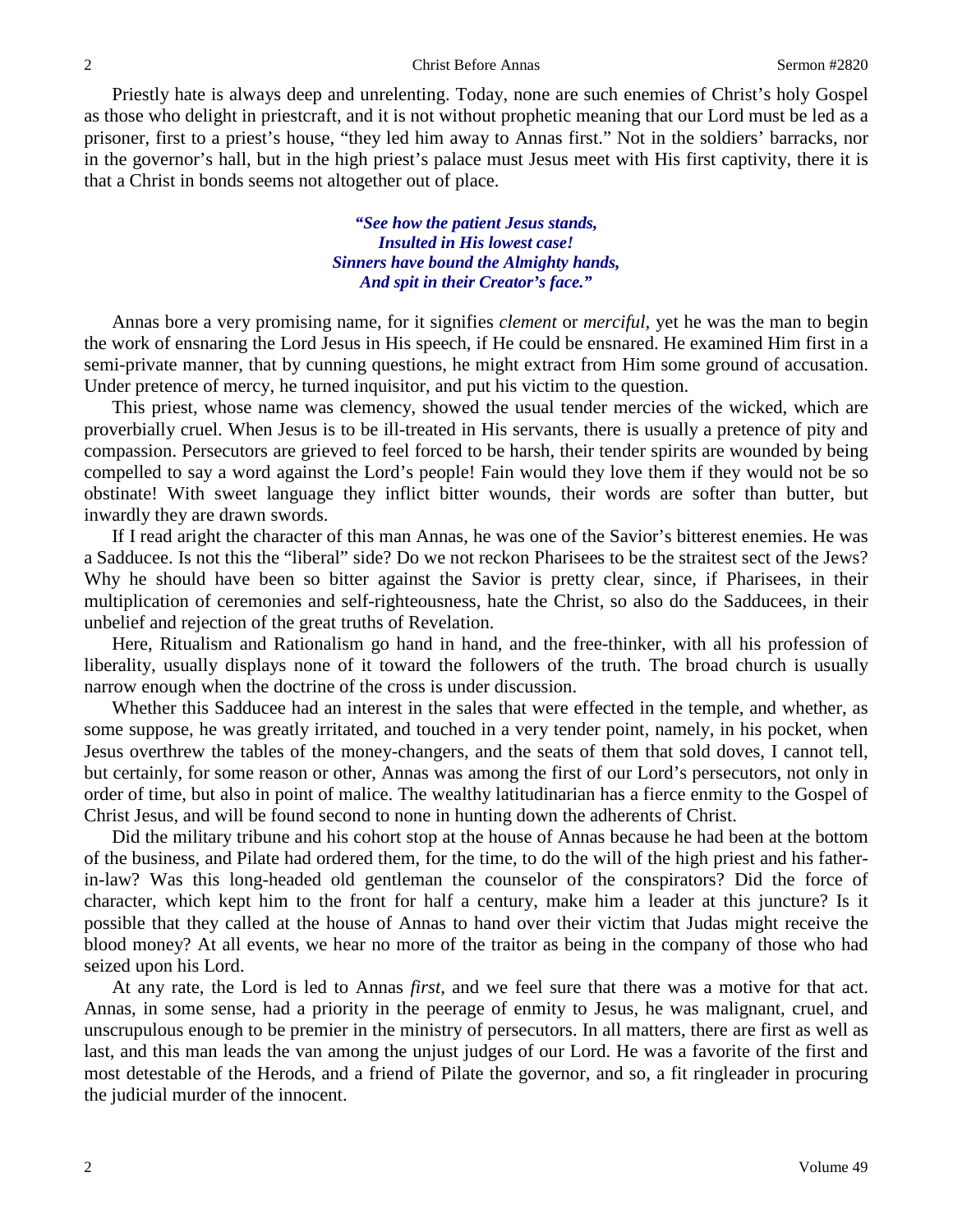All hope of justice was gone when the Holy One and the Just was delivered into those cruel and unrighteous hands. He was as determined as he was cold-blooded, and a lamb might as well look for favor from a wolf as Jesus expect candor from the old deputy high priest. For many a long year he had held his own by flattering Herod, and the Roman, and the Jew, and he set about the work of mastering the Nazarene with cool determination and deep subtlety, hoping to pave the way for the men of the Sanhedrin who were even then being mustered to do the deed of blood on which their hearts were set.

In the house of this man then, who is very properly called the high priest, having quite as good a right to the title as Caiaphas had, we see these two things. First, we see *our Lord under examination,* and secondly, we see *our Lord wrongfully struck.* 

**I.** First let us, tenderly, lovingly, adoringly, look at OUR DIVINE MASTER UNDER EXAMINATION.

My first remark is that *this examination was informal, and extrajudicial.* Jesus was not yet accused of anything, so far, no judge had taken his place upon the judgment seat, neither were any witnesses called to give evidence against the prisoner. It was a sort of private examination, held with the view of extorting something from the captive which might afterwards be used against Him.

You know how strongly and how properly our law forbids anything of the kind, and though it may not have been contrary to Jewish law, it was certainly contrary to the eternal laws of right. A prisoner should not thus be questioned with the object of entangling him in his speech, and making him incriminate himself. If there is no charge formulated against him, let him go his way. If the entries on the charge sheet are not completed, let him be remanded, but let him not be set before one of his most cruel foes to be questioned to his own hurt.

This is what was done in our Savior's case when He was brought before Annas, and I think that I know many who treat Him, at this time, quite as badly. They ask questions about Him, and make inquiries concerning Him, but they do not do it honestly and sincerely, or according to the rules of justice. You know how captious unbelievers often are, how they pick up any misquoted text, or half a text rent from its context, and say that they are inquiring about Christ, when they are not doing it either judicially or as they would wish to be questioned were they themselves under examination.

I fear that the bulk of those, who cavil at the faith of Christ, do it not as honest men, nor as they would wish to have their own characters investigated. The last book which some of them think of reading is the New Testament, and the last thing that they try to understand is Christ's true character, and one of the last things that they will ever listen to is a full and fair statement of what His Gospel really is.

Still, to this day, the representatives of Annas are here, and there, and almost everywhere, questioning the followers of Christ, with the design of finding out something to jeer at, something which may be hawked about as a discrepancy, or held up as obsolete, and inconsistent with the spirit of this wonderful century, of which I hear so often that I am utterly sick of it, and long for the time when the nineteenth century shall go down to its ignoble grave.

Next, *this questioning of Christ was one-sided,* "The high priest then asked Jesus of his disciples, and of his doctrine." Why did he not ask Him about Himself—who and what He was, and inquire specially concerning His miracles, and His whole course of life? Why did not Annas inquire, "Didst Thou raise the dead? Didst Thou open blind eyes? Didst Thou heal the lepers? Didst Thou go about doing good?" Oh, no! there were no questions about any such things, they were all passed over as of no importance.

The questions began with the weakest point of all, or that which men have often regarded as the weakest, he "asked Jesus of his disciples." Can a leader help the follies and weaknesses of his followers? I suppose Annas put his question thus, "Where are your disciples? "Ah! there was Peter down there in the hall, but Christ could not call him up to witness for Him, John was probably somewhere in the background, but the rest had forsaken their Lord, and fled.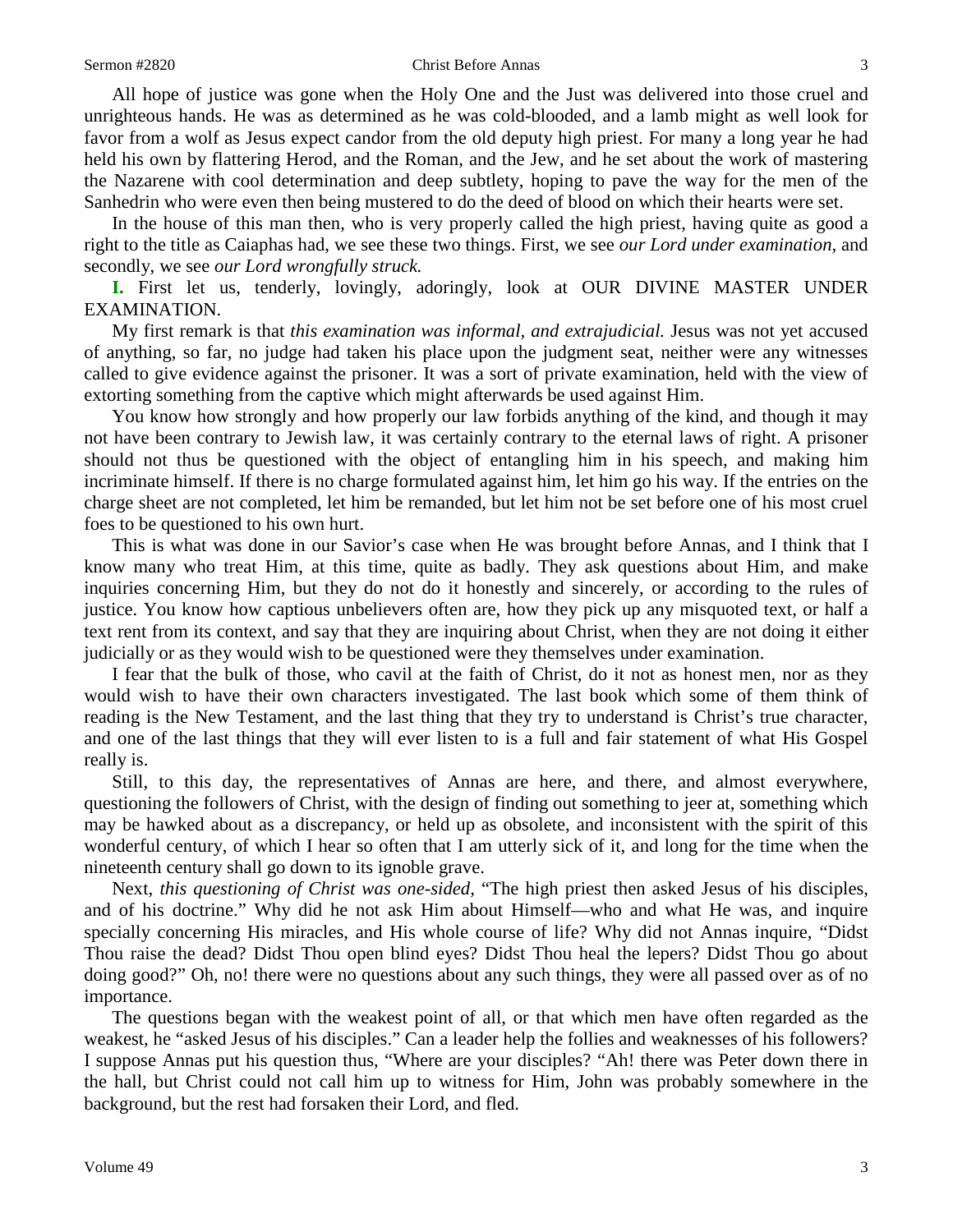Annas, no doubt asked, "Who are these disciples of Thine? Where didst Thou pick them up?" I dare say he knew that they were men of Galilee, mostly plain fishermen, and he meant to cast a slur upon Christ on that account. If he had known more about those disciples, he might have put a great many questions which would have reflected but little honor upon the religion of Jesus.

This is just as men do now, they ask concerning Christ's disciples. I do not deny that it is quite fair to inquire what is the influence of Christianity upon the men who believe it, but oftentimes, that one point is thrust so prominently into the front that the wonders which Christ Himself wrought are thrown into the background, and the investigation thus becomes one-sided.

We are quite willing that Christ Himself, and His work, all that has been, all that is to be, all His designs and purposes, should be examined, but for the most part, men search for that which they think to be the weakest point of assault, and they say, "Look at So-and-so, one of Christ's disciples, and look at So-and-so, one of His ministers. See what divisions there are in the churches," and so forth.

Yes, but surely, if Christ be examined at all, He deserves to have a full and fair examination, it should not be upon one point alone. Blessed be His name, it matters not upon what point He is examined, He always has His answer ready, and a glorious one it is. If men were really willing to know the truth, they would take an all-round view of Him, and look at Him from this point and from that, and then judge Him.

Further, *this examination was very disorderly,* for the high priest asked Christ "of his disciples, and of his doctrine." Now, logically, the inquiry should have been first concerning His doctrine, and then with respect to His disciples—first as to His teaching, and then as to the people influenced by it. But men like Annas put their questions anyhow—upside down, the first last and the last first—so that they may secure some accusation against Christ.

Now, if any man will sit down quietly, and really study the life, and character, and teaching of Jesus of Nazareth, we shall be delighted to hear what he has to say about it, but let him study it in due order. Let him not pick out this, and leave out that, and put everything out of gear, so as to make a monster of Him. Let Him be looked at after the same manner as one would look at any other religious teacher, or as we might examine the character of any man brought before a court of law.

I ask those, if there be any such now present, who have spoken harshly of our blessed Lord and Master, to do themselves the justice, and to do Christ the justice, to adopt another course, and to examine Him as they would wish to be examined themselves, if their character and their designs were called in question.

Annas did not so, for *his examination of Christ was concerning His disciples and His doctrine.* With regard to His disciples, our Master said nothing. He had been saying much about them to His Father, and in His almighty love and wisdom, He could have said much, there and then, concerning His disciples, if He had chosen to do so, but He did not and therein He proved His wisdom.

All through the Scriptures we find comparatively little said concerning God's people. The record is mostly of their faults and their failings. The reason for that is that this is not the day of their manifestation. That day comes on apace, and "when he shall appear, we shall be like him; for we shall see him as he is." "Then shall the righteous shine forth as the sun in the kingdom of their Father." Annas thought that Christ's followers were a set of fanatics—ignorant, unskilled, worthless people, the lower orders.

The catacombs tell us, as we read the rude inscriptions there, how few of those godly folk, of whom the world was not worthy, were men of education, the most of them were evidently plain, humble, common people. Our Lord Jesus Christ has no great reverence for earthly rank or grandeur, He loves the man, but cares little for the garb he wears, and of the poorest saints it is true that "He is not ashamed to call them brethren."

It is a mercy for us, who are on Christ's side, and who have been despised in consequence, that in the resurrection, there will also be a resurrection of reputations as well as of bodies. There will be a bestowal of honor that has been denied here and of credit that has been refused on earth. God has said it,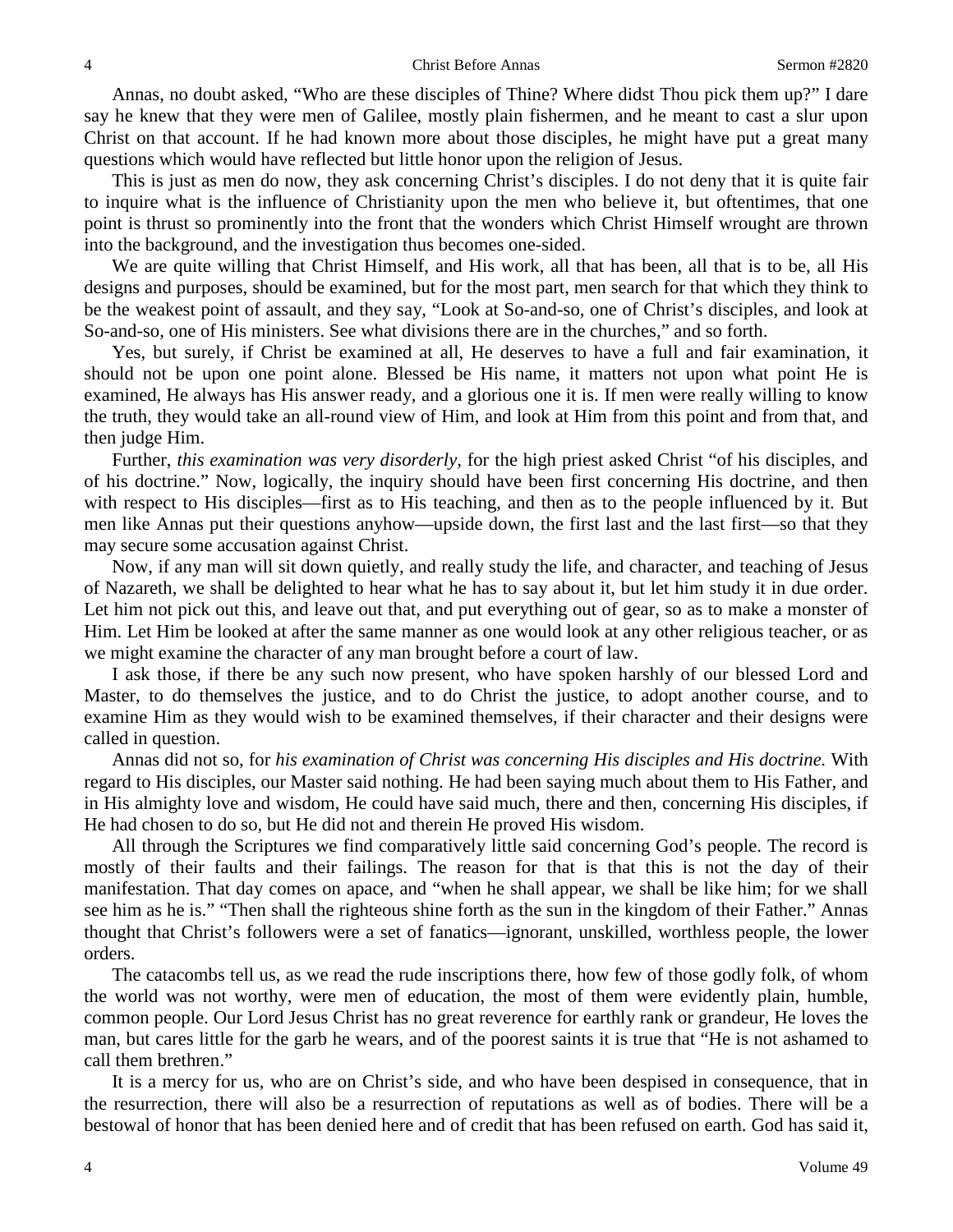### Sermon #2820 Christ Before Annas 5

so it must be true, "Light is sown for the righteous," and their glad harvest time shall surely come, and then the glory will forever blot out the shame and derision which may have been poured upon the faithful for the sake of Jesus Christ their Lord and Master. As yet, we will not ask Him concerning His disciples, but that is the point that the adversary harps upon.

Therefore, O ye disciples of Jesus, watch and pray, and seek to be like your Master! Pray to be kept from the evil which is in the world, and as for the rest, if men despise you, count that as part of the bargain upon which you have entered, a bargain which shall, in due season, fill you with eternal bliss.

Annas also asked Christ concerning His doctrine—what it was that He taught those who listened to Him. I will not go into that matter, for I want to speak at some length upon *the answer which Christ gave to Annas.* He first protested that it was not fair for Him to be thus questioned in private as to what He had said in public.

The proper thing was to ask those who had heard Him, "for," said He, "'I spake openly to the world; I ever taught in the synagogue, and in the temple.' I chose the most public places for My teaching, I had no hole-and-corner gatherings, no little conventicle in which I urged My followers to sedition. No, 'I spake openly.' The heavens heard Me. On the side of the hills, I proclaimed My message. By the seashore, I spake to all who gathered around Me, multitudes were often present at My services, they know what I said, and they could bear witness concerning it if they were asked to do so."

There was great openness about Christ. There was an utter absence of anything like the Jesuitical plan of saying one thing and meaning another, or using expressions that had double meaning in them. It is true that our Lord did not explain to the great mass of the people all that He said to them, for they were so stupid that they would not receive it, but at the same time, there was nothing that His hearers really needed to know that He concealed from them. He carried His heart where all might read it, and even in His common teaching to the multitude, there was, if they had but had eyes to see it, all that He taught to His disciples in the most private place. There was no wish, on His part, to keep back any truth that ought to be made known to those who gathered to hear Him.

I have heard it said that there are certain truths in God's Word which it is better for us not to preach. It is admitted that they are true, but it is alleged that they are not edifying. I will not agree to any such plan, this is just going back to old Rome's method. Whatsoever it has seemed good to God's wisdom to reveal, it is wise for God's servants to proclaim. Who are we that we are to judge between this truth and that, and to say that this we are to preach, and that we are to withhold? This system would make us to be, after all, the judges of what Christ's Gospel is to be.

It must not be so among us, beloved, that would be assuming a responsibility which we are quite unable to bear. I believe that it is because the doctrines of grace have been too much kept from the pulpit, that the pews are getting so empty. Leave the doctrines of grace out of the preaching, and you have left the marrow and fatness out of it.

What is there to make the people rush to your houses of prayer, and crowd them, if there is no preaching of the election of grace—no declaration of particular redemption, and effectual calling—no proclamation of the blessed final perseverance of the Saints? If you leave these glorious truths out of your preaching, you have put on the table nothing but the horseradish and the parsley, the joint of meat is conspicuous by its absence.

Some people say that these things are to be talked of among the saints, but must not be preached to sinners. Oh, say not so! Every doctrine of God's Word is good, every truth in the Bible is precious, and the omission of any one part of it, willfully, and with design, may so impair the whole of our testimony that instead of being like Hermon, wet with dew, our ministry will be like the accursed Gilboa, upon which no dew descended.

Whatsoever the Lord has taught you by His Spirit, my brother, tell to others. According as you have opportunity, reveal to them what God has revealed to you, remember how Christ Himself charged His disciples, "What I tell you in darkness, that speak ye in light; what ye hear in the ear, that preach ye upon the housetops." And today, the sublime and majestic truths, which cluster around the sovereignty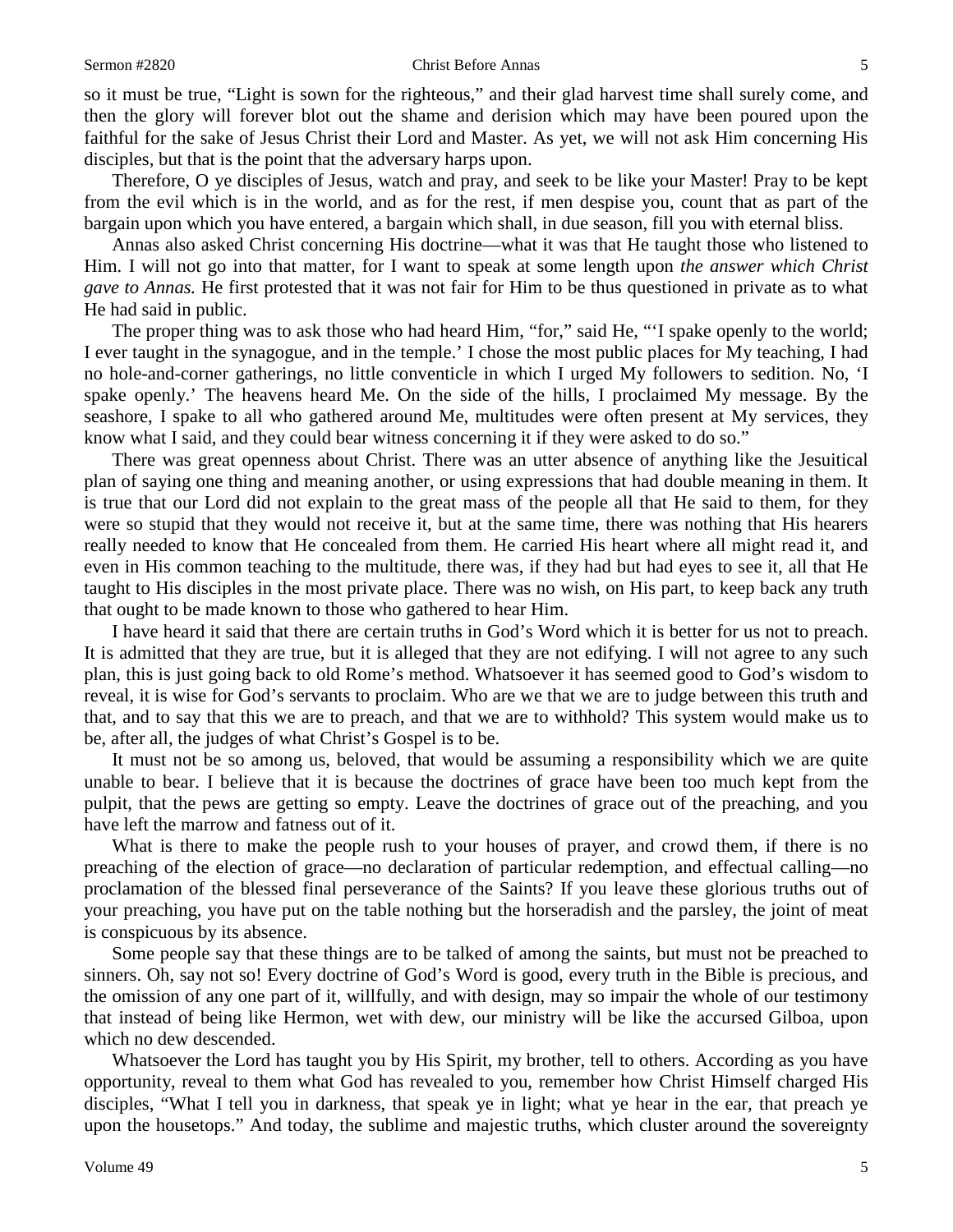of God, are as much to be proclaimed as the softer, and tenderer and apparently more winsome words which tell of infinite mercy to the chief of sinners.

All truths are to be preached in due proportion, there is a time for this, and a time for that, and none must be omitted. There is a particular stone which is to be the key of the arch, and another which is to go on this side, another lower down, and yet another lower down still, and the omitting of any one stone, because it does not happen to be of what we reckon to be the orthodox shape for usefulness, may spoil the whole bridge, and it may come down with a crash.

Oh, that we may so build in our teaching that our building will last throughout eternity! At the end of our ministry, may we be able to say, "I have kept back nothing, all that Christ taught me, I have taught to others, and so I have made full proof of my ministry." Christ was able to appeal to those who had heard Him, and who could tell what His testimony had been. May God give us grace to imitate Him in this respect!

Our blessed Lord answered Annas by referring him to His public life and teaching. There was no need for any other defense. We cannot imagine anything more convincing. No eloquence of speech, or forcibleness of argument, could have so completely put the wily adversary out of the field. The inquisitor himself was so ashamed, and for the moment so confounded, that a zealous official struck Jesus with his open hand. The innocent, unabashed face of the persecuted Nazarene was thus smitten because His simple defense had silenced His cruel opponent. What a wonderful answer it was! How it commends His whole character to us, and makes Him seem to be even more truly majestic than ever!

I am sure there is not one of us who would dare to say of our lives, at least not so unreservedly, what Jesus could truly say of His. Our Lord's life was emphatically lived among men. He was no recluse. From early morning to the last thing at night, He was associated with men, and therefore, all that He did was done before the eyes of men. That "fierce light that beats about a throne" ever beat about Him. He was constantly being watched, every word that He uttered was remembered.

Again and again, His enemies endeavored to catch Him in His speech. He could scarcely be allowed a moment's leisure, when He might un-bosom Himself, like one at his own fireside. He was always before the Argus-eyes of the ungodly world, who would see faults where there were none, and who, if there had been the least speck of blame, would have magnified it, and published it to the ends of the earth.

Moreover, our Lord was by no means a silent man. He spoke and spoke often. Witness the Books that we have by way of record of that quiet life of His, and the things that He said and did were far more than those that are recorded, for John says, "And there are also many other things which Jesus did, the which, if they should be written every one, I suppose that even the world itself could not contain the books that should be written." Yet there was never any act or word of Christ's in which friend or foe could find a single speck of sin at all. He could even challenge Satan himself to find a flaw in His life, "The prince of this world cometh, and has nothing in me."

His speech too, was not only very frequent, but it was also very plain. He spoke so simply that even little children could understand Him, I should think there was never one person in His audience who could truthfully say that he could not comprehend what the Preacher meant, and yet, though they could all tell what His meaning was, they could not honestly find fault with that meaning.

Another thing that is worthy of observation is that, frequently, He spoke under great provocation, yet He never lost His temper, nor spoke unadvisedly with His lips. You and I know that if we ever lose our temper, we are apt to say all manner of unwise, and foolish, and wicked words, but our blessed Savior never sinned in that way, however great was the provocation to which He was subjected.

He was also often misrepresented, and our tendency is, when men speak falsely of us, to go beyond the bounds of truth or prudence in replying to them. Our Lord Jesus never did that. The pendulum of the great clock of His wonderful life never swung too far either one way or the other. You have not to correct any one saying of the Savior by what He said at some other time, all His utterances are the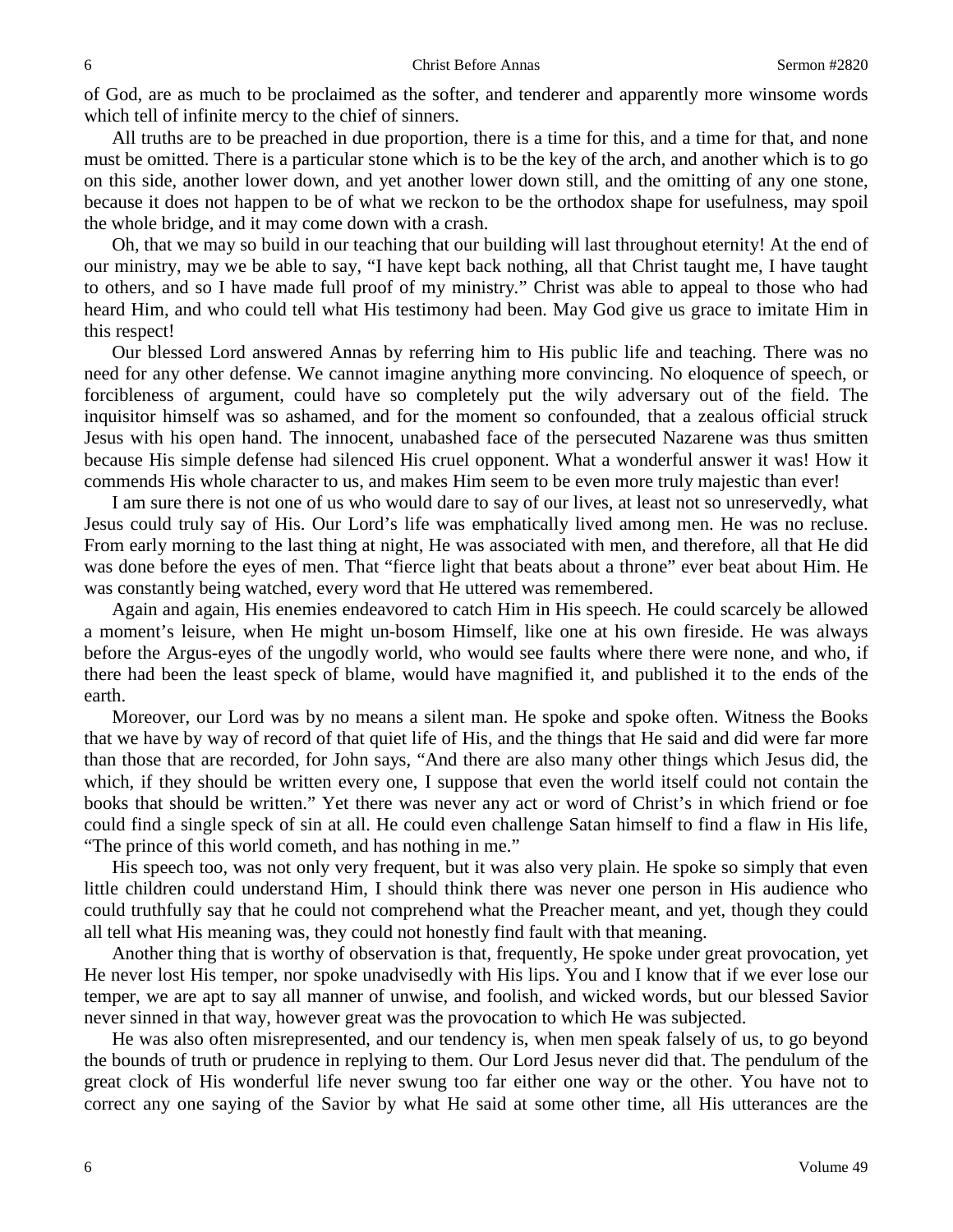absolute truth, whether taken separately, or taken together. Even the false witnesses, who were bribed to bring accusations against Him, altogether failed to find anything that could be laid to His charge.

It must not be forgotten also, that our blessed Master frequently spoke in the midst of turmoil. He did not always have such a quiet, orderly assembly as we have when we gather for public worship, but He had to speak, often, amidst the clamor of the angry mob, and the opposition and even the maledictions of those who hated Him. Yet, even under these trying circumstances, He spoke so that He could fearlessly challenge them all to find fault with anything that He had said in their hearing.

Our Lord had spoken to all sorts of characters—bad, good, and indifferent—and there was especially one, who betrayed Him, who had heard many of His most secret speeches. Judas had been with Him in His retirement, and had listened to His words when only the favored few had been present, yet there was no single sentence or syllable that even he could plead in extenuation of his great crime in betraying his Lord.

**II.** I have spoken at such length upon this first part of my subject that I have very little time left for the second portion, namely, OUR LORD JESUS WRONGFULLY SMITTEN, "When he had thus spoken, one of the officers which stood by struck Jesus with the palm of his hand, saying, Answer thou the high priest so?"

His answer was a very simple one, and a very proper one in all respects, yet at the same time, it must have been a very stinging one if Annas was the kind of man that I think he was, for our Savior seemed to say (you may read it between the lines), *"I* am not plotting in secret against another man's life. *I* have not talked with another man with the object of entangling him in his speech. *I* have not been a conspirator, but I have spoken publicly in the synagogues, and taught in the temple, in the very center of the place of concourse, but 'in secret I have said nothing."' This must have been a very sharp rebuke to Annas, if any conscience was left in the wretched man, so one of the abjects that stood around the hierarch smote Christ and said, "Answerest thou the high priest so?"

Now, in the first instance, Christ met with the opposition of so-called inquiry, but here He had the vulgar opposition of persecution. Alas! there are still many, who never inquire about Christ at all, but they decide against Him, and then they begin to persecute wife, child, friend, neighbor, or whoever it may be that is on Christ's side, and often, they strike him as this officer struck our Lord. This was a most cowardly act, for Christ was bound and helpless.

Yet we have the same sort of conduct in our own day. It does seem to me a wretched thing that if some people choose to go through the streets singing hymns, they shall be pelted with stones and mud while their own hands are bound. They cannot turn round, and fight their assailants, for their Christianity has tied their hands, and the cruel mobs know it.

If these men want to fight, why do they not find some fellows like themselves, walking through the streets, and attack them, and then see what will come of it? They are afraid to do that, for to this day persecution is always against men whose hands are bound. If our religion taught us to answer sharply, and to give cuff for cuff, and kick for kick, it would be all fair, but when we are commanded not to resist evil, and our very faithfulness to Christ prevents our replying to the foul language that is used against us, it is brutally cruel that we should be thus persecuted.

Read all history through, and see whether some have not degraded themselves utterly beneath contempt by burning men who would not have touched a hair of their heads—and putting to death poor men and women who could not have done them any injury, and who never wished to do so. That is the story of Christ and His followers all the way through—first, to be questioned by people who do not want to know the truth, and next, to be persecuted by people who really have not anything to say against them.

To the man who thus wrongfully struck Him, our Savior said, "If I have spoken evil, bear witness of the evil: but if well, why smitest thou me?" We also may say to those who wantonly strike Christ's followers, "Why do ye so? Has Christianity done any harm to manhood in general, or to you in particular?" What has been the force that has broken the power of tyrants? At the bottom, in many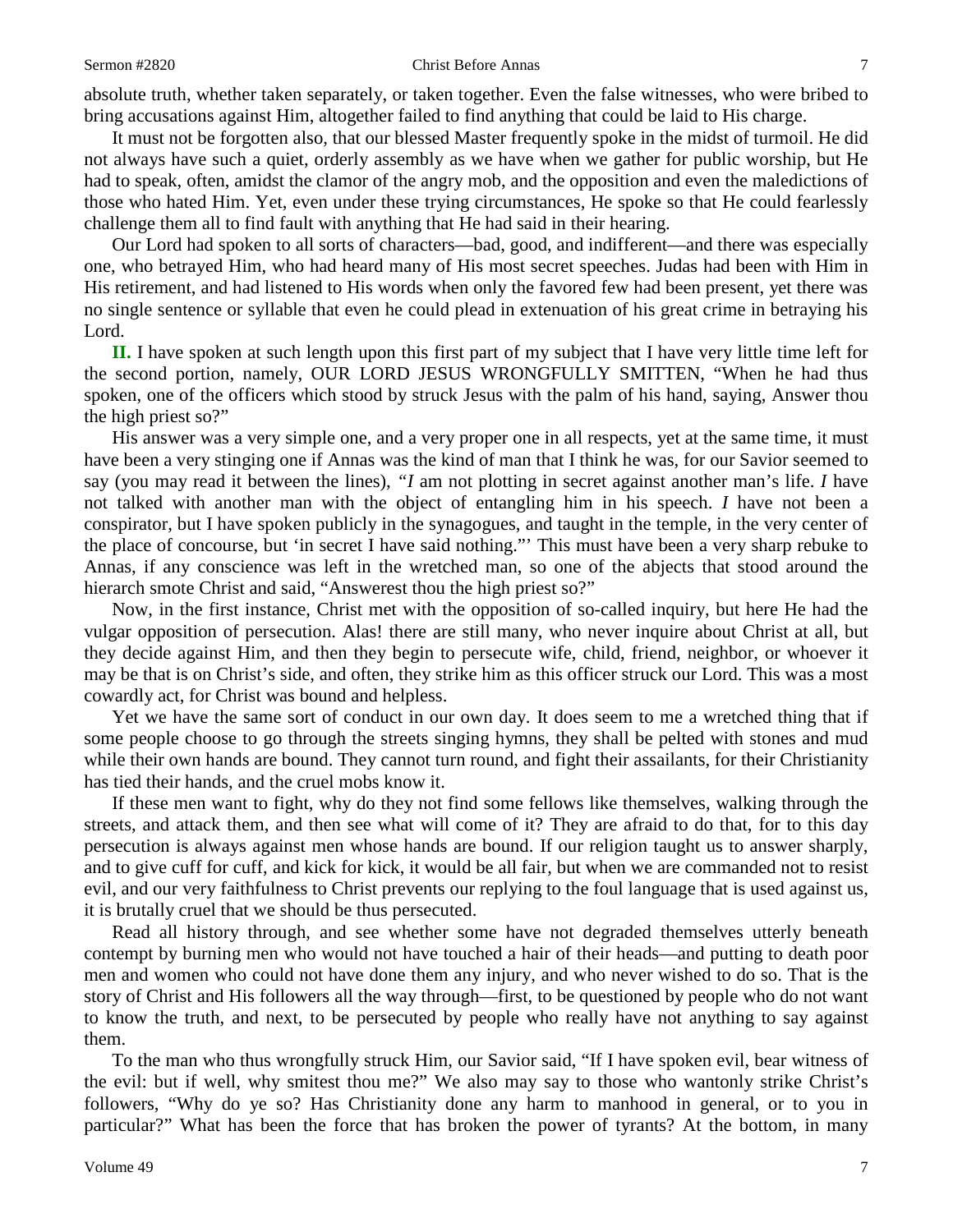countries, it has been the Word of God that has made men free. In our own times, what ended the slave trade, and set the Negro free? What is it that, today, is the most potent force against the drunkenness of our land? Surely, nothing but the Gospel of Jesus Christ. Have we, as Christians, any aim, in all the world, of which anyone can accuse us? Are we doing mischief to our fellow men? Do we teach drunkenness, or lust, or oppression? Do you hear from us anything about robbing you of your birthright, or injuring you in any way whatsoever?

Nay, you know that it is not so. Our war is for peace. Every blow that we strike is against blows. If we have to denounce anything, we do most of all denounce denunciation, and if we are bitter at all, most of all are we bitter against bitterness, and envy, and malice, and all uncharitableness.

Oh, that we could always give to our persecutors such an answer as our blessed Master gave to the officer who smote Him, "If I have spoken evil, bear witness of the evil: but if well, why smitest thou me?" There are times when we dare not say that, but we would rather say, "If I have spoken evil, do not recall it, do not bring it to my recollection. If I have spoken evil, try to forget it, or at least, if you remember it, repeat it not to another, for I am afraid that I may have said much that might stain my profession, and grieve my God."

I think that if we had our choice as to whether we would be smitten on the face, or have our own words brought up as witnesses against us, we should each one say, "If I have spoken evil, do not bear witness of the evil, but much rather smit me than bear witness against me."

Yet it is not always so, there are times when, in conscious integrity, or concerning certain words or acts of ours, we can challenge any man to find fault with us, but taking the whole range of our lives, in public and in private, most of us would be loath to ask for such a test as that. When our adversaries persecute us, we might say to them, "Ah! if you really know all that we have been, you would not so much persecute us for our goodness, but punish us for our badness."

When I have been slandered, I have often said to myself, "Ah! they have spoken a lie against me, but if they had known me better, they might have said quite as bad a thing as that, and yet have only spoken what was true." There is not one man living, who is in his right senses, who would like to have all his thoughts written down, or all his words and acts recorded. We have often wished that half our words could be blotted out with our tears, and then the other half would have to be washed with blood before we could ourselves endure it, and much less could our Lord endure it without the application of that precious blood of Jesus, that cleanseth from all sin.

Now, I think that all this, of which I have been speaking to you, ought very much to endear the Master to us, and it will do so if we remember and believe that God "hath made him to be sin for us, who knew no sin, that we might be made the righteousness of God in him." Here is a Lamb that is fit for sacrifice.

The high priest and all his officers may examine it as much as they please, they will find that it is perfect. There is not a blemish in it. There is no redundance, and there is no omission. There is neither speck nor spot of sin in Christ, we cannot find any fault in Him. Whether we look at Him within or without, in His youth, or in His childhood, or in His manhood—in His life or in His death—in His speech or in His silence, in His feelings, or in His thoughts, or in His acts—He is good, and only good, and blessed be His holy name forever and ever! Amen.

### **HYMNS FROM "OUR OWN HYMN BOOK"—289, 274, 268**

(In closing his discourse, Mr. Spurgeon intimated that he had intended also to speak, in that sermon, upon Annas sending Christ bound to Caiaphas, but that he had been obliged, through want of time, and the importance of that topic, to leave it to be dealt with in another discourse. This will be the one to be published for reading on Lord's-Day, March 15<sup>th</sup>, and will be entitled "Christ in Bonds.")